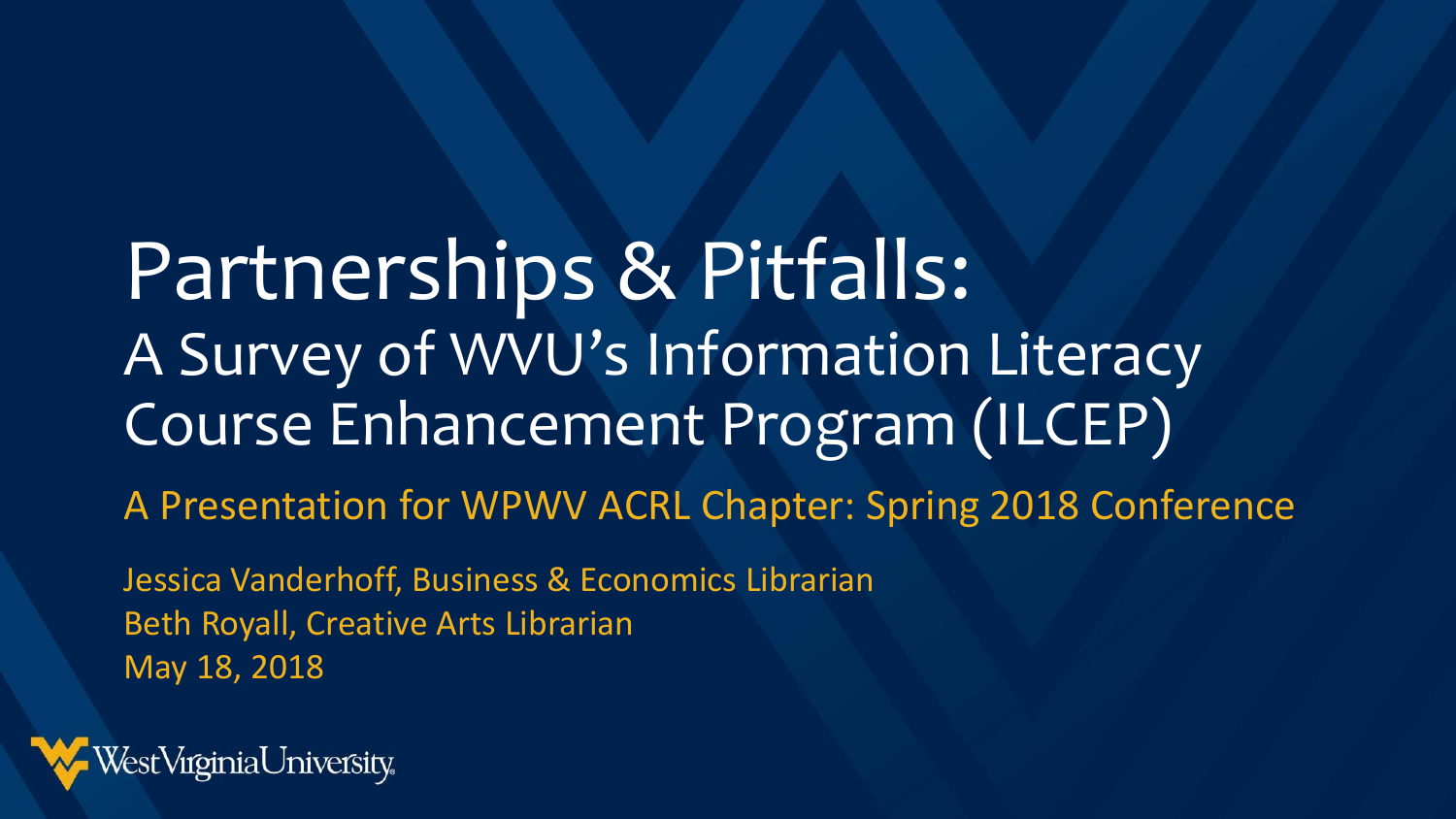# **ILCEP Overview**

- $\cdot$  2009 2015
- 30+ faculty/ librarian partnerships
- 14 subject areas
- 2,500+ students reached / primarily undergraduates
- 5 campuses & virtual

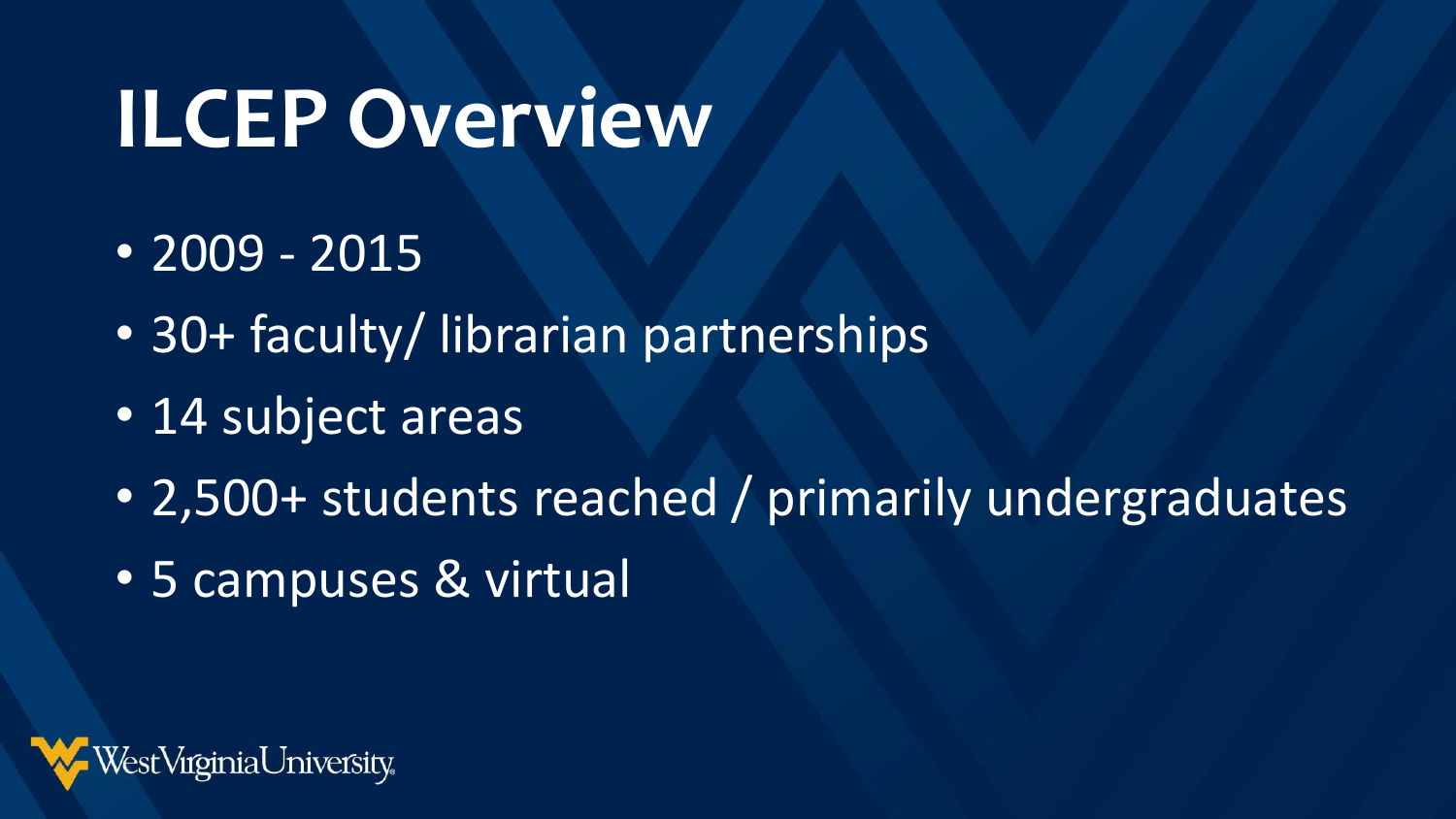# **ILCEP Objectives**

• To **strengthen student research** results and prepare them for greater academic success.

• To **foster collaboration** between instructors and librarians.

• To implement **syllabus enhancement** to include information literacy based learning outcomes and information literacy active learning assignments within the discipline.

• To effect discipline-specific **curriculum reform**.

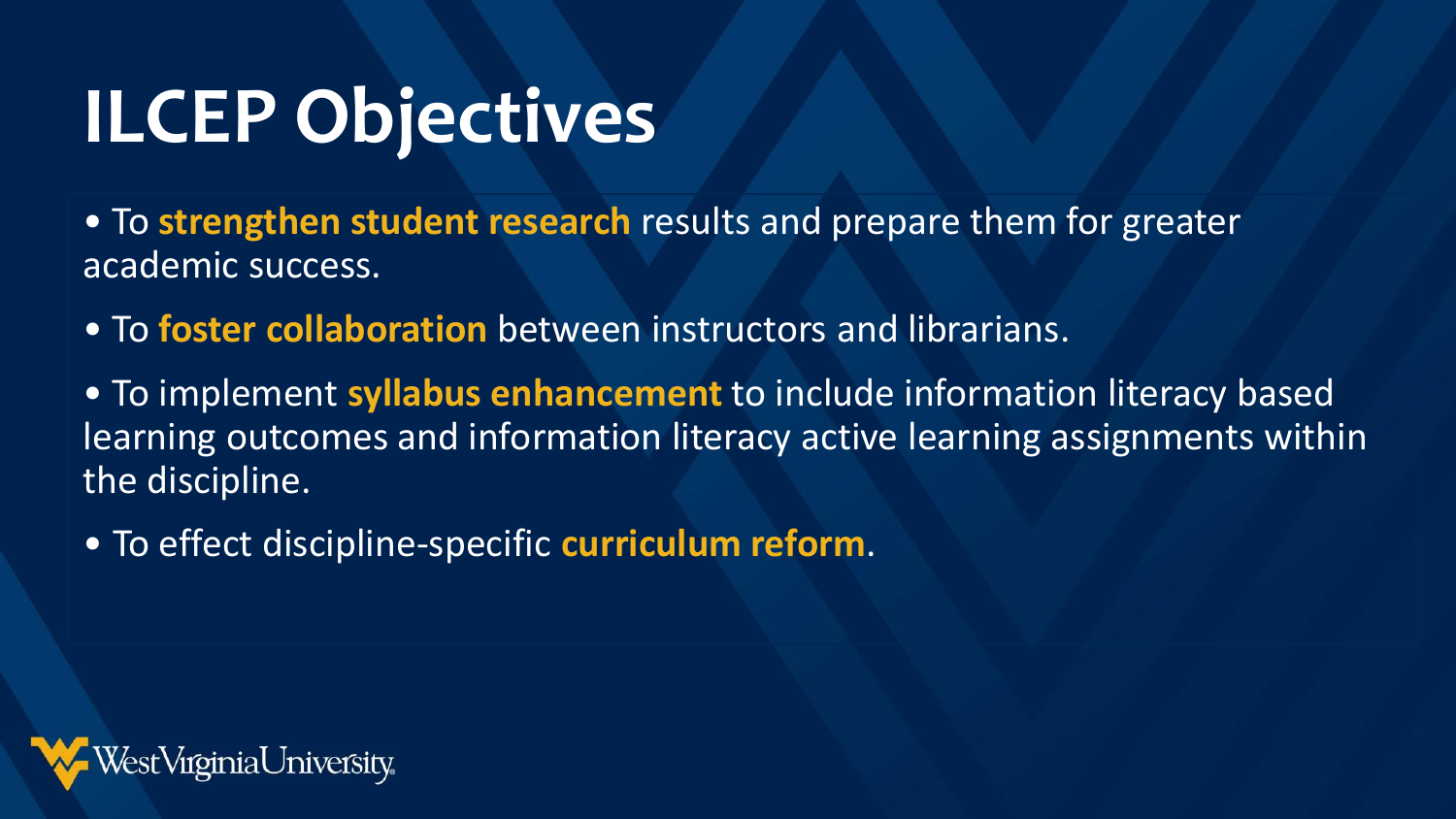

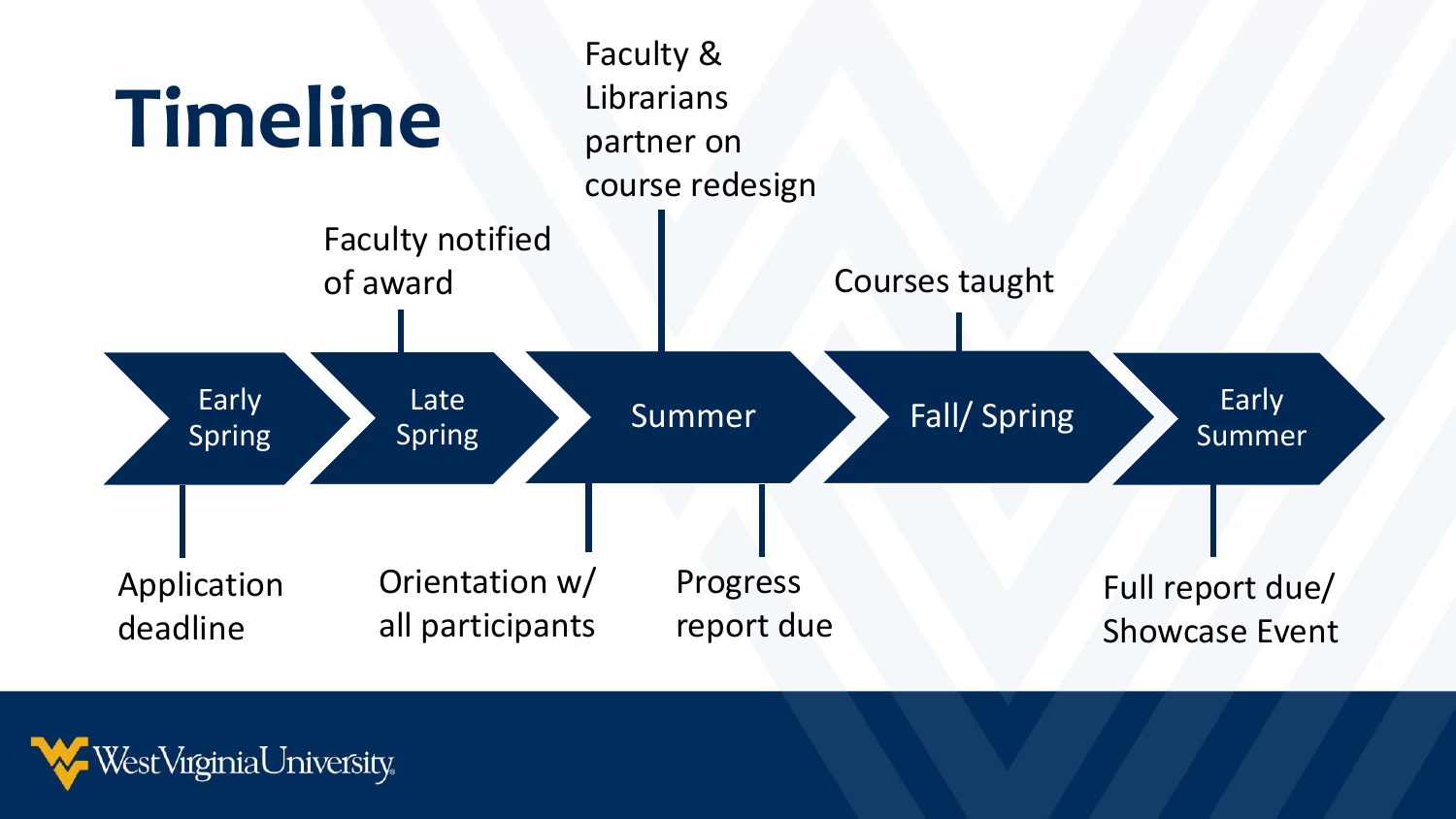# **ILCEP Revitalization**

Under the direction of the WVUL Teaching & Learning Committee, a two-prong approach was employed:

- Faculty (participants from 2009 2015) received online survey
- Librarians (participants from 2009 2015) participated in one of two semi-structured focus groups

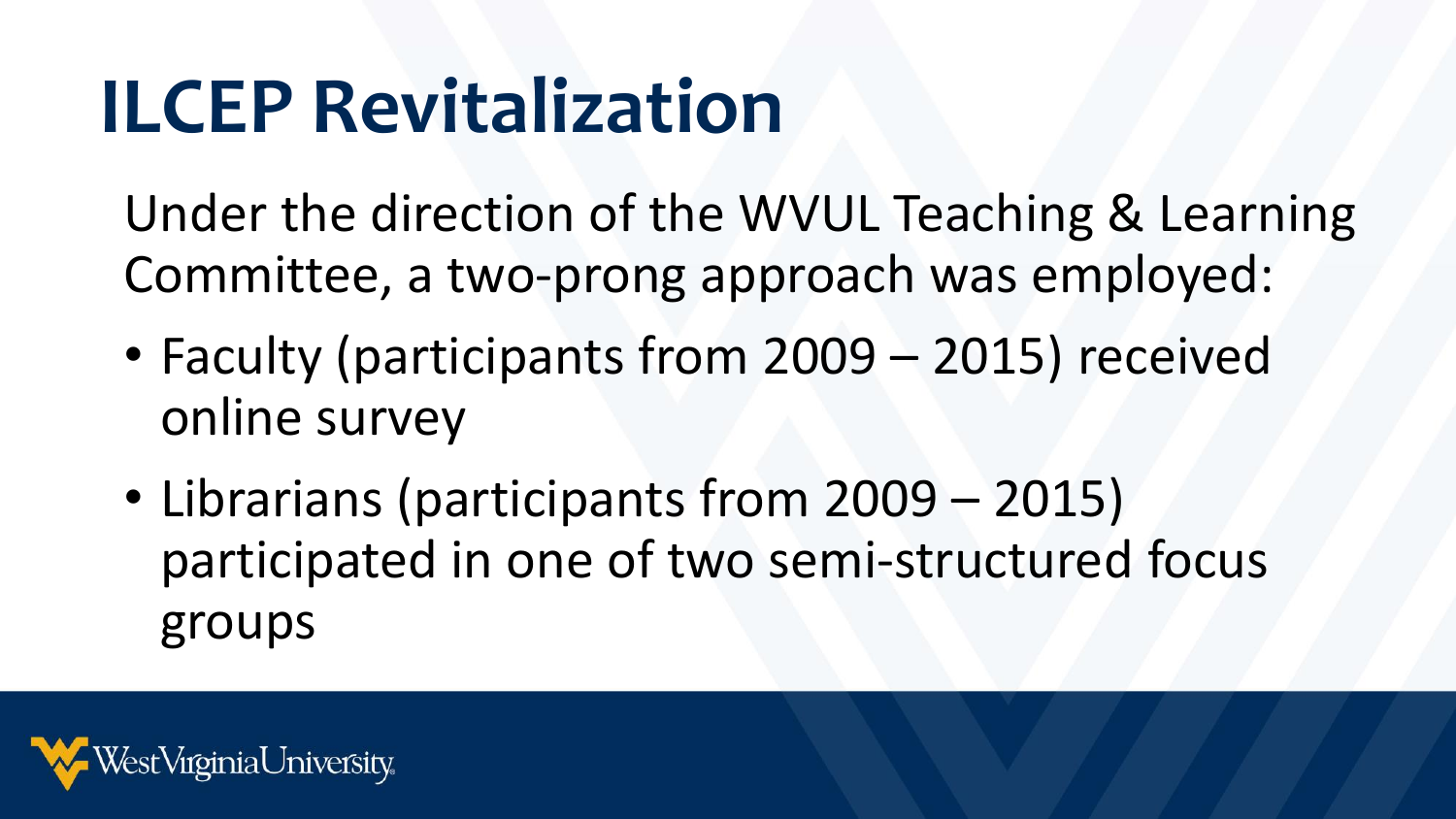# **Partnership & Program Outcomes**

- Meaningful teaching experience
	- Improved library instructional goals & student learning outcomes
	- Deeper connection with students
- Stronger faculty/ librarian relationships
	- Increased communication & understanding between partners
	- Inroads for future instructional requests
- Professional file benefits
	- including publication & conference proceedings

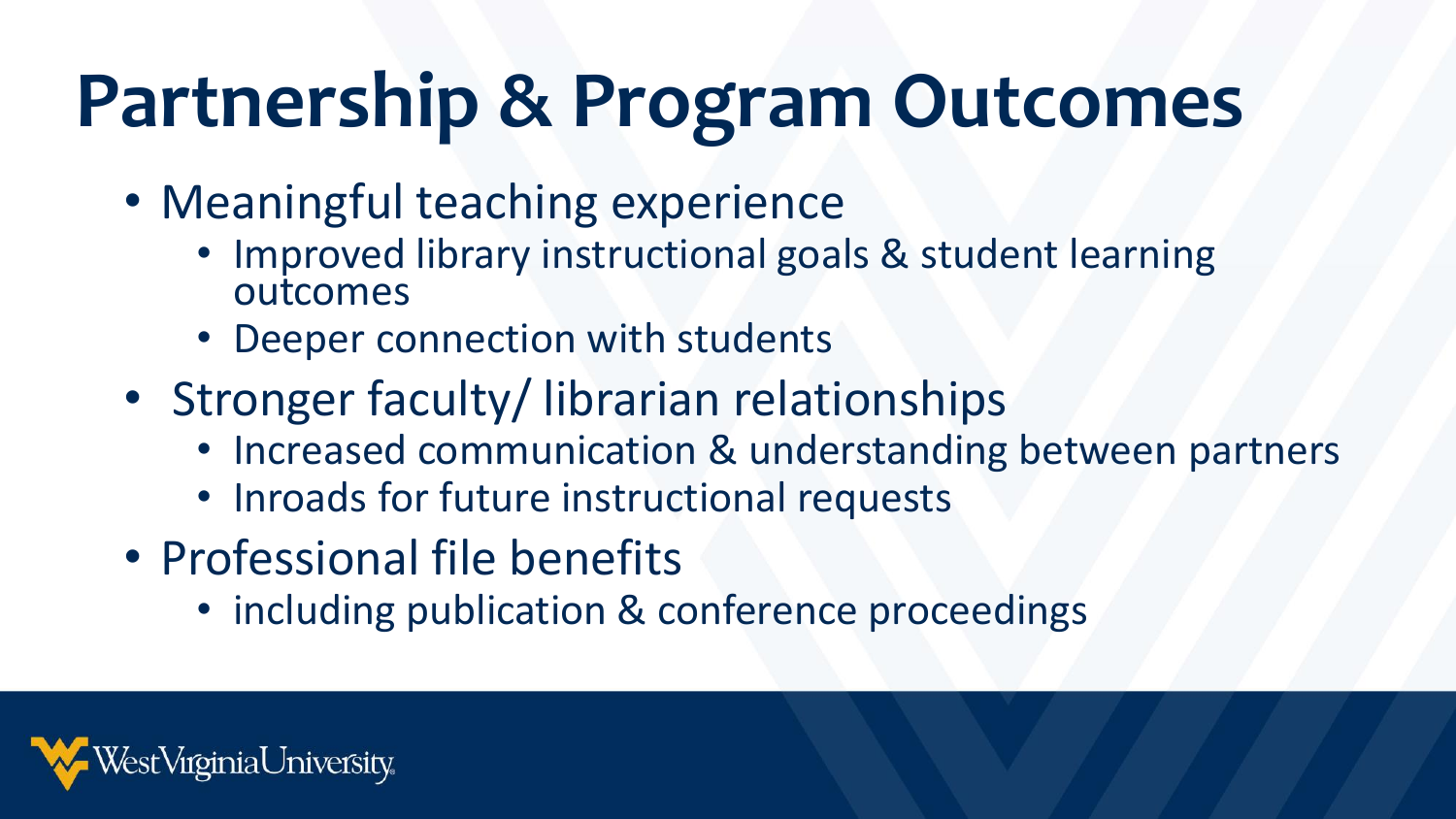#### Q3 - How would you characterize the impact of the ILCEP program on your curriculum?



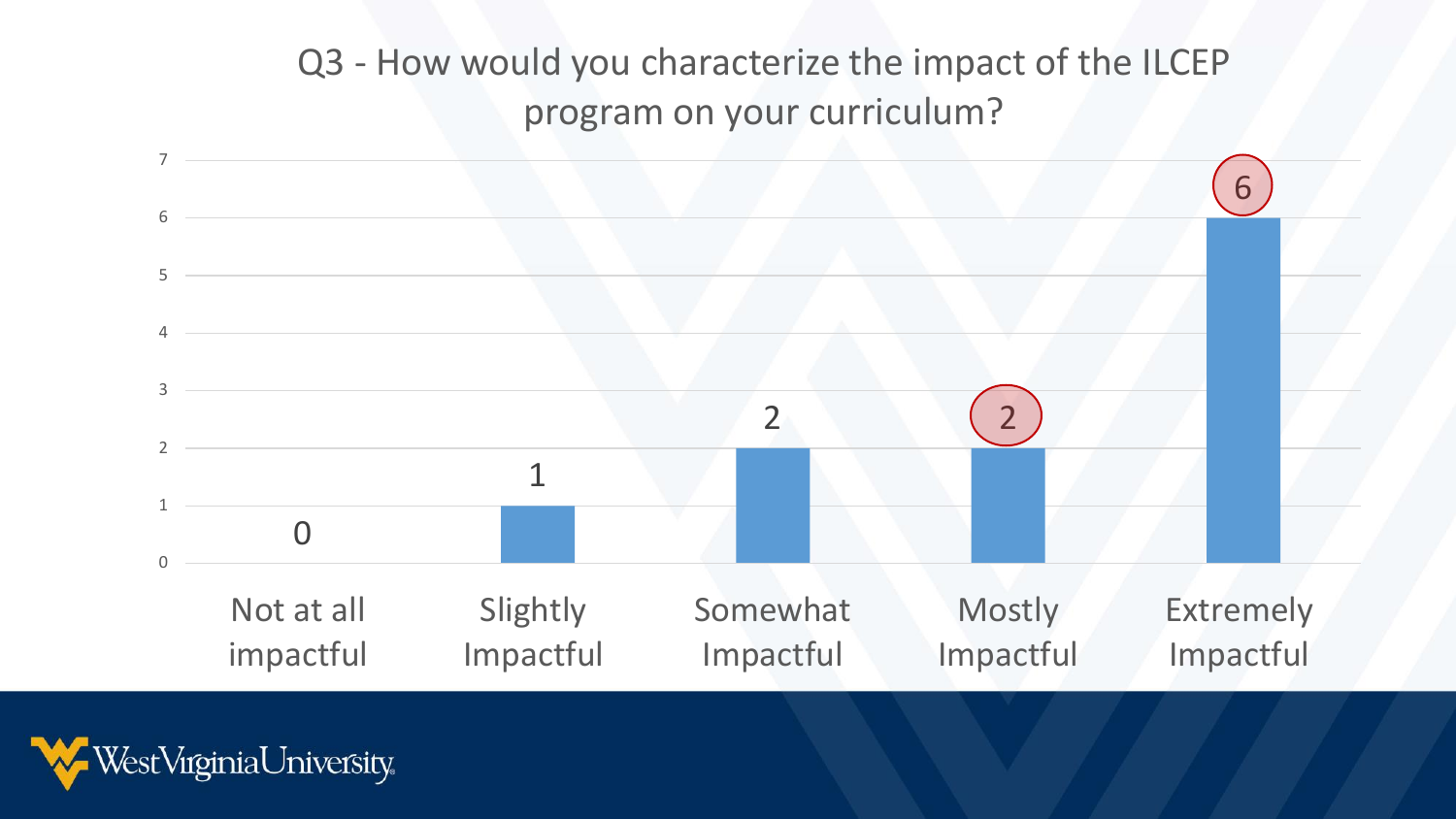### **Partnership Partnership & Program Pitfalls**

- Lack of time, commitment, & follow-through (expectations vs. outcomes)
- IL was not integrated, rather an add-on
- Restricted access to / modification of course content

#### **Program**

- Application & assignment process
- Librarian capacity & involvement
- IL enhancement not sustainable
- Course content ill-suited (based on content or level) for IL integration

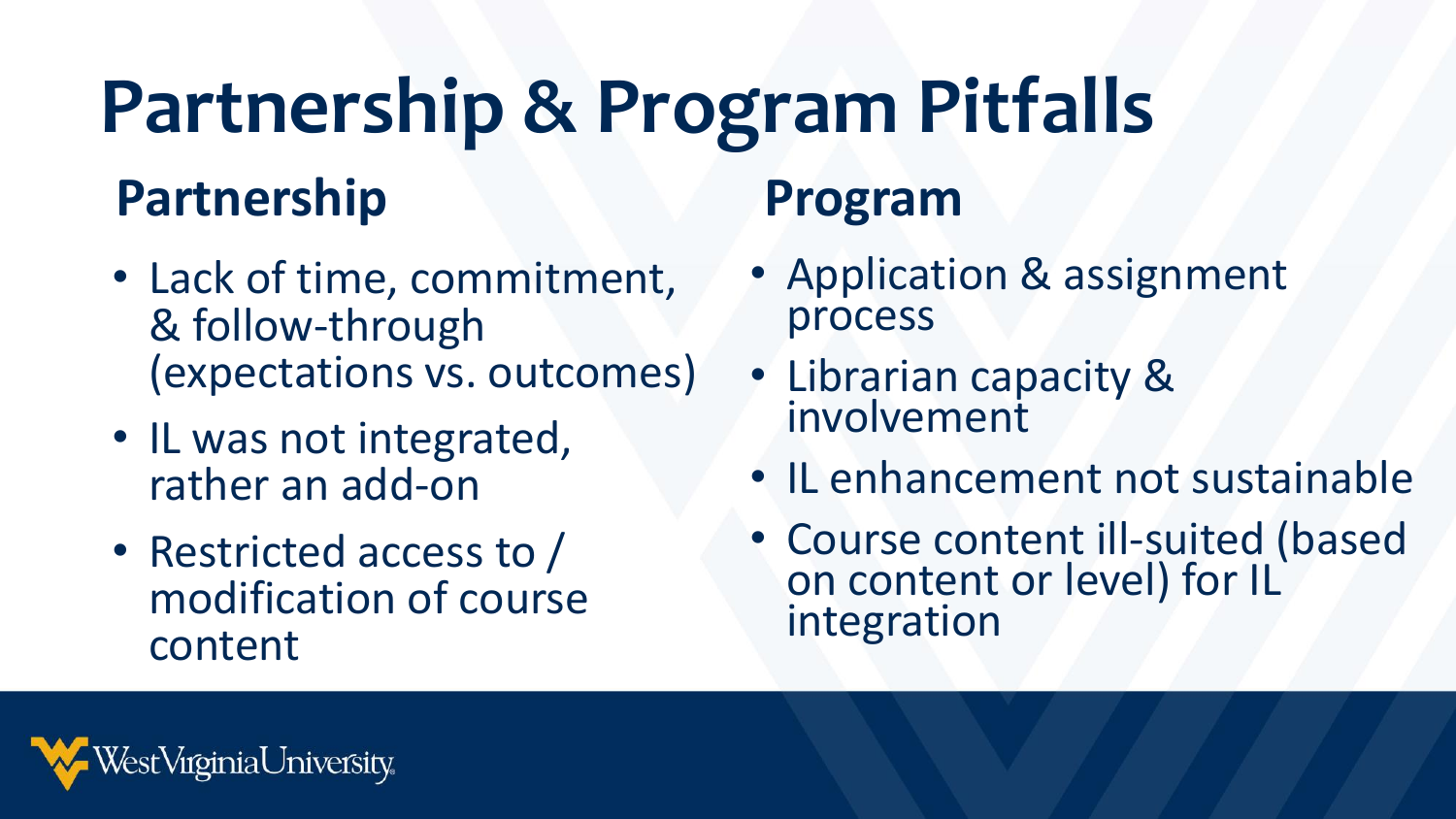# **Next Steps**

- Target specific coursework
- Modify application process (i.e. co-application)
- Set clearer expectations of partnership & outcomes, including time commitment, deliverables, etc.
- Develop & share a digital toolbox of assignments, LO, etc.
- Track impact of IL "enhancement" over time
- Re-launch ILCEP Spring 2019!